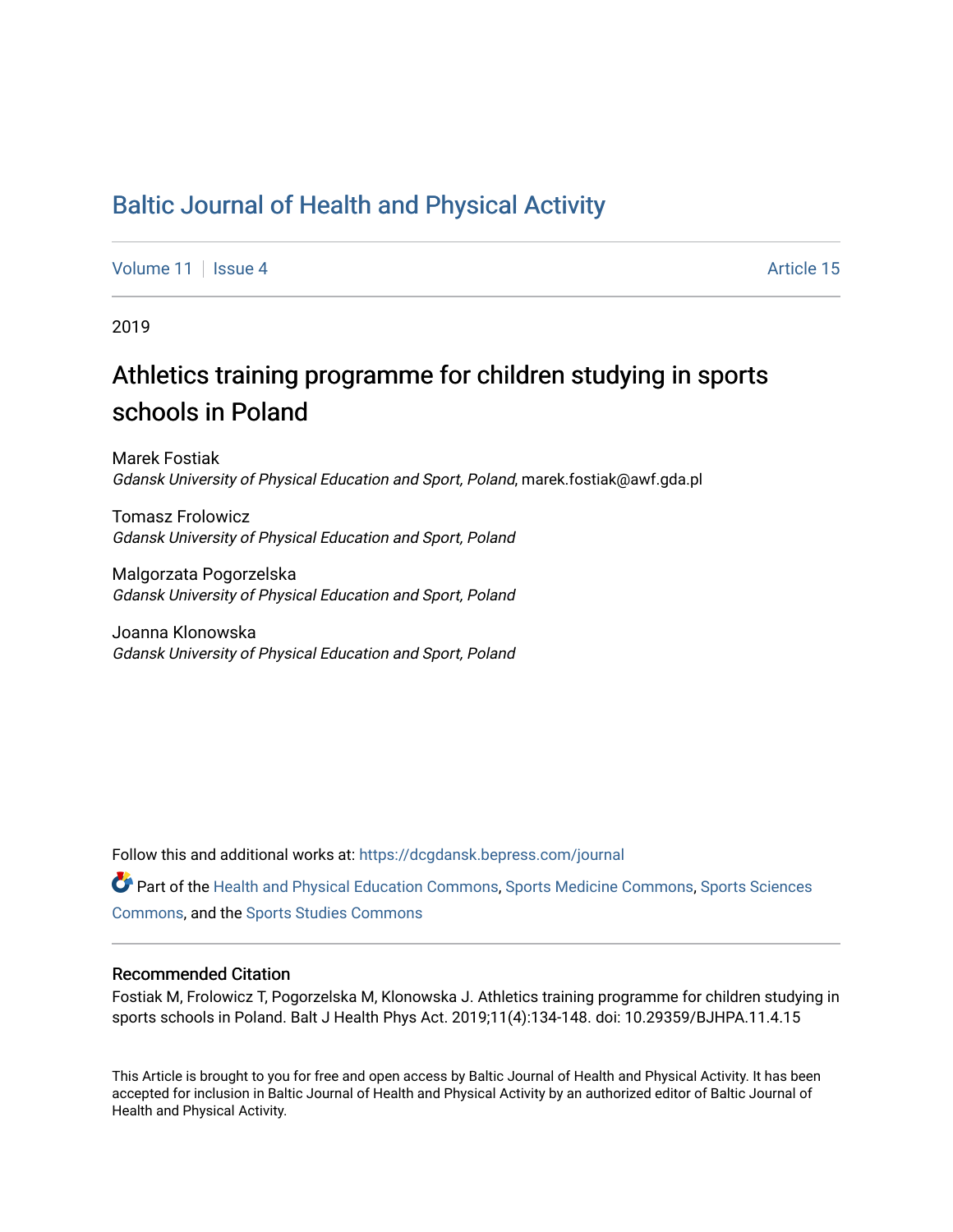# **Athletics training programme for children studying in sports schools in Poland**

#### **Authors' Contribution: A** Study Design

**B** Data Collection **C** Statistical Analysis **D** Data Interpretation **E** Manuscript Preparation **F** Literature Search

### **Marek Fostiak ABDEF, Tomasz Frołowicz ABDEF, Małgorzata Pogorzelska ABDEF, Joanna Klonowska ABDEF**

Gdansk University of Physical Education and Sport, Gdansk, Poland

# **G** Funds Collection

#### **abstract**

The resolution of any dilemmas related to the implementation of the curriculum must take into account its objectives, generally speaking, developing the readiness of students to participate independently in health-motivated, sporting and aesthetically-motivated physical activity and to take health promoting measures.

This article describes the assumptions of the original modular physical education programme for the first stage of education in the aspect of track and field. The physical education programme was designed for use in classes where the number of hours of compulsory physical education classes has been extended or for work with students with special physical abilities.

**Key words:** education, primary school, programme assumptions, curriculum, track and field, selection.

# **article details Article statistics: Word count:** 6,972; **Tables:** 3; **Figures:** 0; **References:** 19 **Received:** December 2019; **Accepted:** December 2019; **Published:** December 2019

|                               | Received: Deceniver 2013, Accepted: Deceniver 2013, <b>Fubilshed:</b> Deceniver 2013                                                                                                                                                                                                                                                                                                                                                                                                                                                                                                                                                                                                                                                                                                                                                                          |
|-------------------------------|---------------------------------------------------------------------------------------------------------------------------------------------------------------------------------------------------------------------------------------------------------------------------------------------------------------------------------------------------------------------------------------------------------------------------------------------------------------------------------------------------------------------------------------------------------------------------------------------------------------------------------------------------------------------------------------------------------------------------------------------------------------------------------------------------------------------------------------------------------------|
| <b>Full-text PDF:</b>         | http://www.balticsportscience.com                                                                                                                                                                                                                                                                                                                                                                                                                                                                                                                                                                                                                                                                                                                                                                                                                             |
| Copyright                     | © Gdansk University of Physical Education and Sport, Poland                                                                                                                                                                                                                                                                                                                                                                                                                                                                                                                                                                                                                                                                                                                                                                                                   |
| Indexation:                   | Celdes, Clarivate Analytics Emerging Sources Citation Index (ESCI), CNKI Scholar (China National Knowledge<br>Infrastructure), CNPIEC, De Gruyter - IBR (International Bibliography of Reviews of Scholarly Literature in<br>the Humanities and Social Sciences), De Gruyter - IBZ (International Bibliography of Periodical Literature<br>in the Humanities and Social Sciences), DOAJ, EBSCO - Central & Eastern European Academic Source, EBSCO<br>- SPORTDiscus, EBSCO Discovery Service, Google Scholar, Index Copernicus, J-Gate, Naviga (Softweco, Primo<br>Central (ExLibris), ProQuest - Family Health, ProQuest - Health & Medical Complete, ProQuest - Illustrata: Health<br>Sciences, ProQuest - Nursing & Allied Health Source, Summon (Serials Solutions/ProQuest, TDOne (TDNet), Ulrich's<br>Periodicals Directory/ulrichsweb, WorldCat (OCLC) |
| <b>Funding:</b>               | This research received no specific grant from any funding agency in the public, commercial, or not-for-profit sectors                                                                                                                                                                                                                                                                                                                                                                                                                                                                                                                                                                                                                                                                                                                                         |
| <b>Conflict of interests:</b> | Authors have declared that no competing interest exists.                                                                                                                                                                                                                                                                                                                                                                                                                                                                                                                                                                                                                                                                                                                                                                                                      |
| Corresponding author:         | Dr Marek Fostiak; Gdansk Univerrsity of Physical Education and Sport, 1 Kazimierza Górskiego St., 80-336 Gdansk,<br>Poland; e-mail: marek.fostiak@awf.gda.pl                                                                                                                                                                                                                                                                                                                                                                                                                                                                                                                                                                                                                                                                                                  |
| <b>Open Access License:</b>   | This is an open access article distributed under the terms of the Creative Commons Attribution-Non-commercial 4.0<br>International (http://creativecommons.org/licenses/by-nc/4.0/), which permits use, distribution, and reproduction in<br>any medium, provided the original work is properly cited, the use is non-commercial and is otherwise in compliance<br>with the license.                                                                                                                                                                                                                                                                                                                                                                                                                                                                          |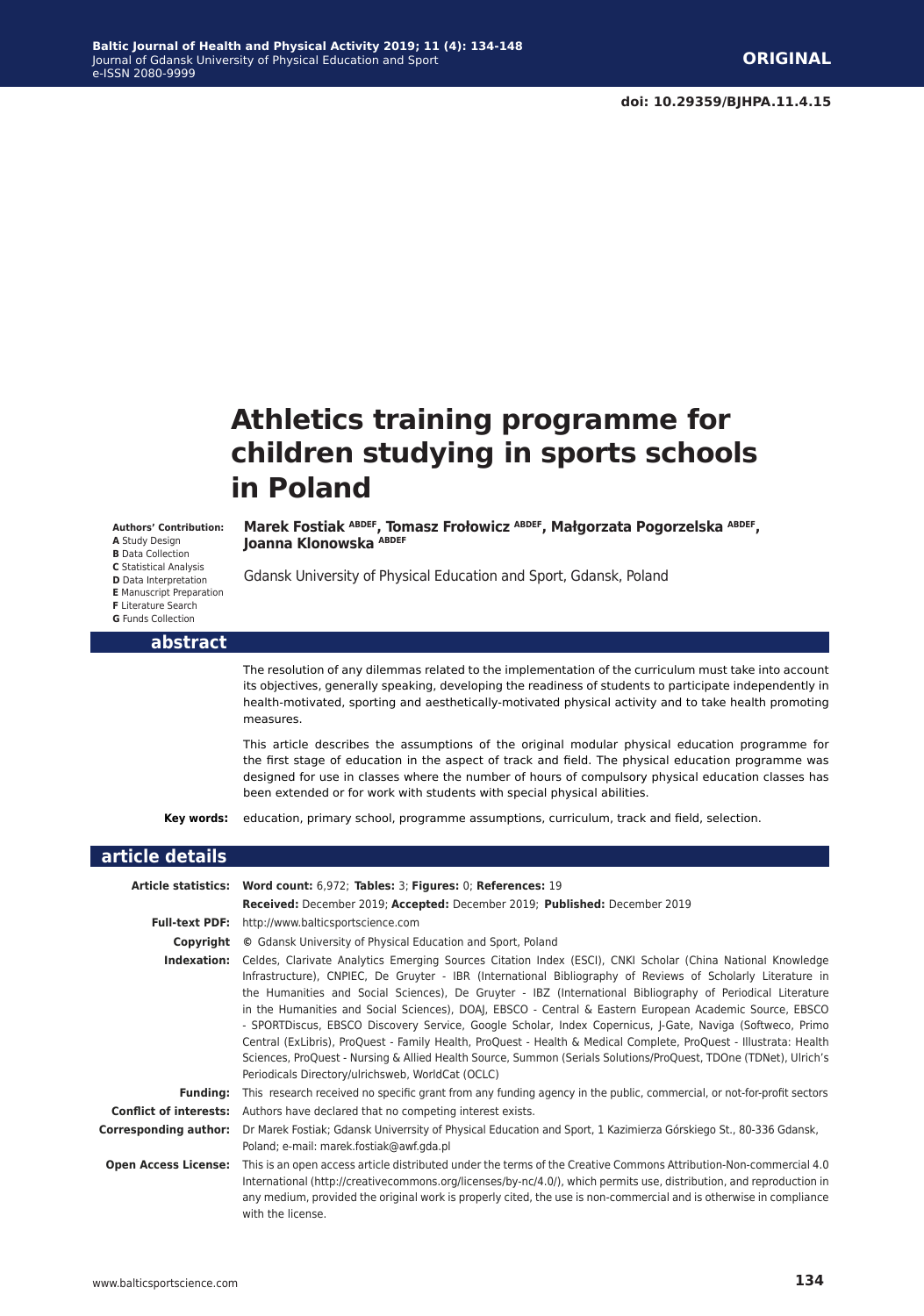# **introduction**

School education should inevitably be seen as helping students to grow up to be independent. Therefore, the terms "skills" and "information" used in the program should be understood as the name of those qualities of each individual that together determine that he or she sees the sense of taking certain actions and that he or she is able to plan and implement them effectively. To support the development of such properties of students:

- it should give satisfaction to students and be an opportunity to build a positive self-image,
- as students grow up, school activity should take on more and more independent forms.

The resolution of any dilemmas related to the implementation of the curriculum must take into account its objectives: developing the students' readiness to participate independently in health-motivated, sporting and aestheticallymotivated physical activity and to take health promoting measures.

# **programme assumptions**

The modular physical education programme was developed for the first stage of education based on the General Education Core Curriculum of 14 February 2017 [1].

| Name of a programme:                                     |                                                                      |                                                                           |  |  |  |
|----------------------------------------------------------|----------------------------------------------------------------------|---------------------------------------------------------------------------|--|--|--|
| Applies to (name of the school)                          |                                                                      |                                                                           |  |  |  |
| School year                                              |                                                                      | Grade:                                                                    |  |  |  |
| <b>EDUCATIONAL CONTENT AND STUDENT'S ACHIEVEMENTS</b>    |                                                                      |                                                                           |  |  |  |
| Basic module: the core curriculum of Physical Education  |                                                                      |                                                                           |  |  |  |
| Achievements in personal<br>hygiene and health           | Achievements in motor skills                                         | Achievements in various forms<br>of recreational and sports<br>activities |  |  |  |
|                                                          | Additional modules realized in school                                |                                                                           |  |  |  |
| Module:<br>Other, at a teacher's choice: Track and Field |                                                                      |                                                                           |  |  |  |
| Requirements levels for additional modules               |                                                                      |                                                                           |  |  |  |
|                                                          | according to a teacher's decision: A1 (beginners), A2 (intermediate) |                                                                           |  |  |  |

**Table 1. A Modular Physical Education Programme for the First Stage of Education**

The curriculum prepared by us takes into account the contemporary demands of physical education sciences, in particular:

- repedagogization of physical education (following Maciej Demel),
- balance between PE teaching and physical education (following Henryk Grabowski),
- a real relationship between the content of education and the content of human life (following Andrzej Pawlucki),
- teachers'actual, not verbal, involvement in the students' health (following Andrzej Krawanski),
- developing students' life skills as part of physical education (following Barbara Woynarowska),
- using the educational potential of the "health-related fitness" concept (following Wiesław Osinski).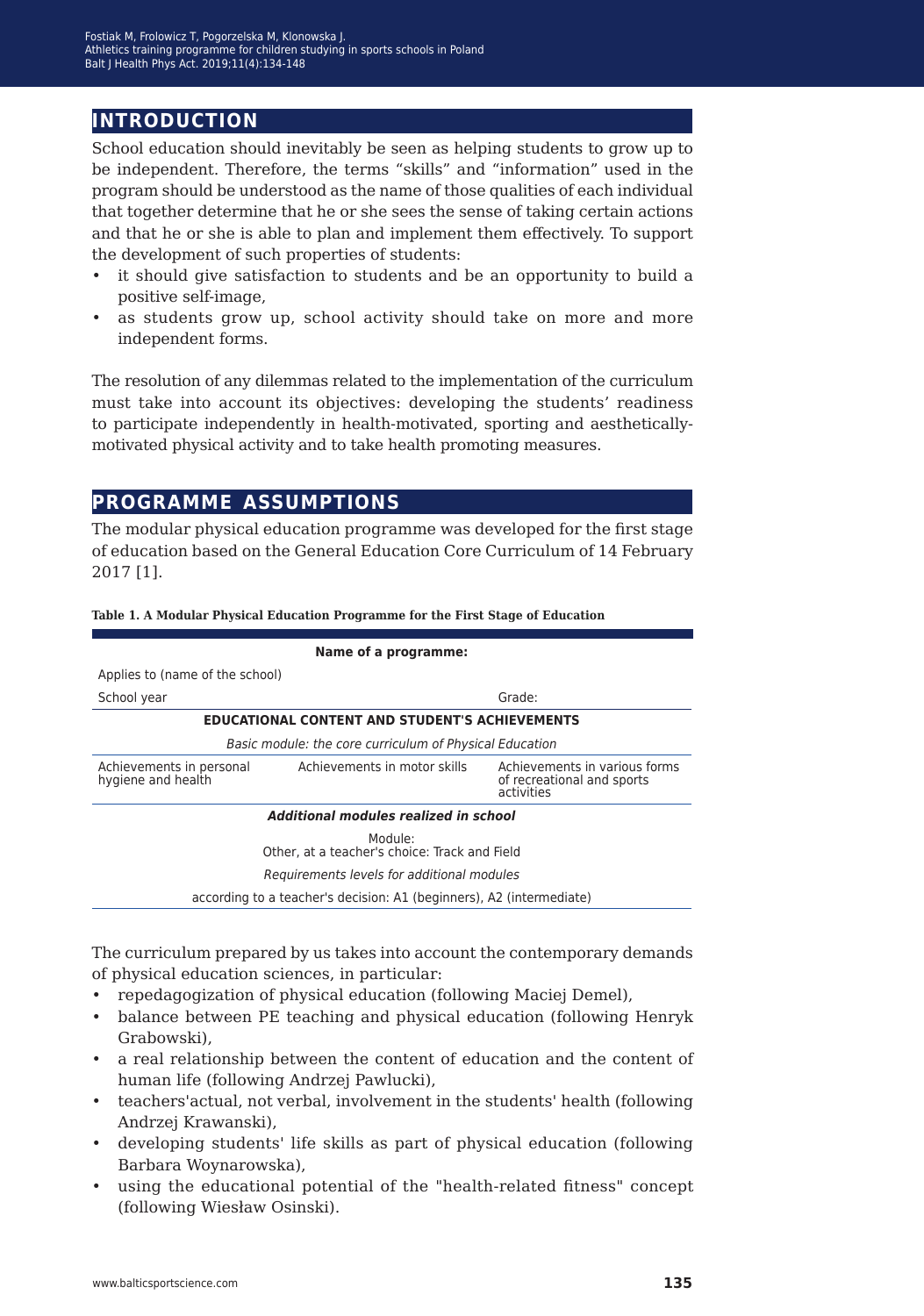At the first stage, the programme complements early childhood education programmes, fully respecting the integrated nature of education.

We assume that the most important determinants of the quality of school physical education are:

- 1. student's participation in classes, measured by the level of attendance,
- 2. the level of students' activity during classes, related to their individual abilities,
- 3. the student's educational achievements, as measured by the level and progress of skills and knowledge, established in the programme.

The modular programme of physical education for the first stage of education, in accordance with the Regulation of the Minister of National Education on certifying pre-school education programmes and curricula and on certifying textbooks to school use, specifies:

- specific physical education objectives,
- description of the assumed student's achievements and the resulting educational content,
- ways of achieving physical education goals,
- suggestions for evaluation criteria and methods of checking student performance.

Educational goals (education and upbringing) are treated in our curriculum as a description of the students' characteristics that should be developed through participation in school physical education classes. The source of educational goals in our curriculum is the Core Curriculum of General Education. When interpreting the contents of the curriculum, it should be remembered that the objectives take precedence over the other content.

The educational content provided for in our programme defines all the cultural experience that is made available to students through participation in during school physical education, i.e. what a student can participate in school activities. In the content of education we enumerate acceptable forms of physical activity, e.g: "marching and running..." and the teaching materials used by the teacher, e.g: "exercises equivalent to using instruments up to a height of 1.2 m" [2, 3, 4]. In addition, the content contains a description of the knowledge that a student may encounter during classes, e.g: "the principles of everyday hygiene". Some of the content of education directly results from the assumed student achievements, which are mostly rooted in the specific requirements of the Basic Curriculum of Physical Education. Some of the content, on the other hand, broadens the student's experience in relation to what results from the Core Curriculum. All the contents of education written in the curriculum: e.g., forms of physical activity, exercises, messages, become legal in the ward, classroom or school where the curriculum is in force after entering the curriculum into the school set. If the teacher plans other content at the school, e.g. exercises not provided for in the curriculum, he or she has to write them down using the curriculum label and the fragment "Module additionally implemented at school".

We have written down the student's achievements as tasks that should be dealt with by all normally developing students at the end of the next stage of education. In accordance with the principle adopted in the Core Curriculumulum, we have also defined the tasks that should be dealt with by the student finishing the first grade. In this way, we indicate what skills, knowledge and behaviour in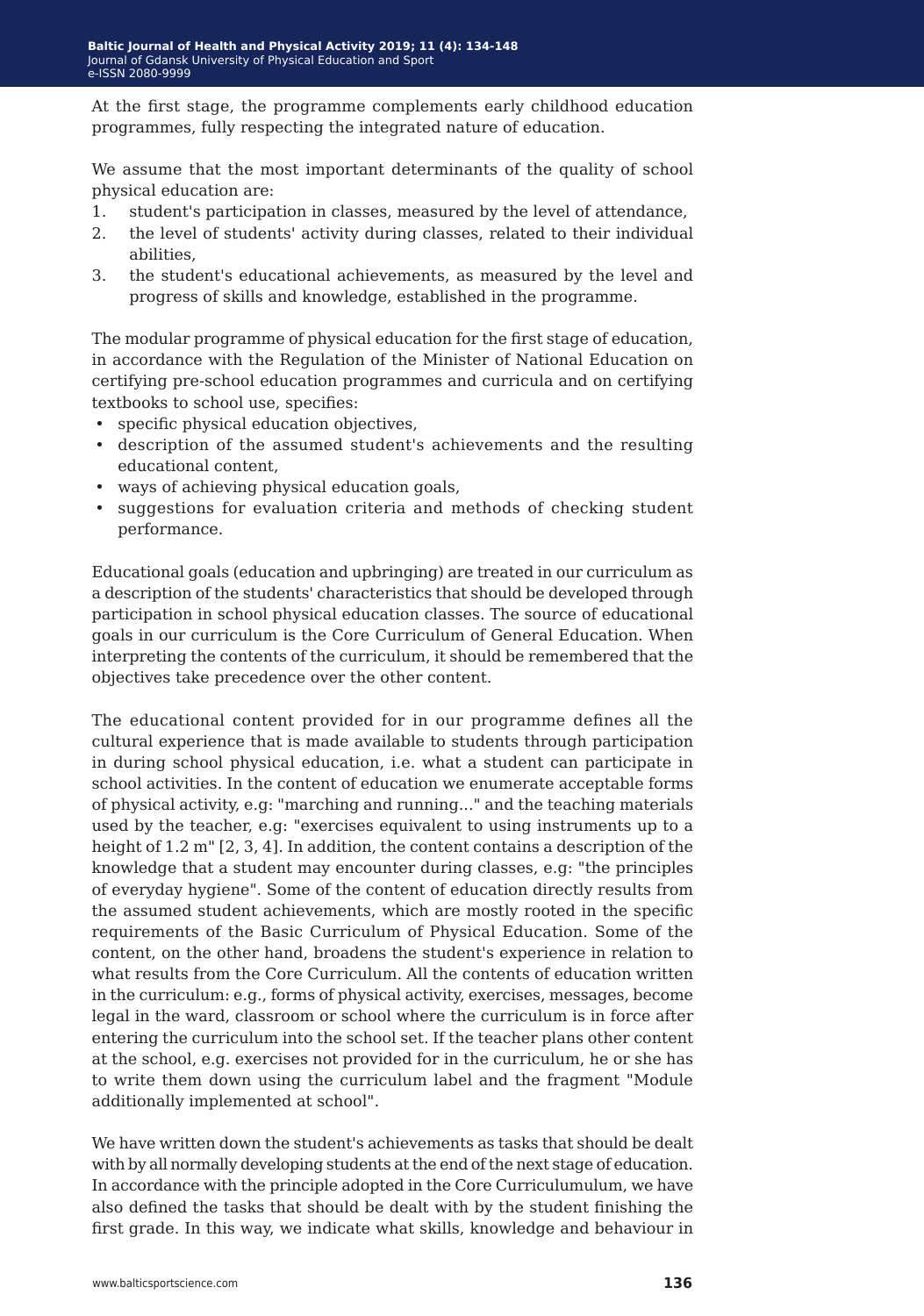connection with physical education can be expected from a child during the first year of education. The low degree of complication of tasks for first-grade pupils clearly indicates that the initial year of schooling should primarily encourage the child's entry into the role of a pupil, as well as a positive attitude towards participation in physical activity organised at school.

The student's achievements serve as indicators of the specific requirements provided in the core curriculum of general education. Specific requirement indicators, as far as possible, precisely define the expected verbal and motoric behaviour of the learner, which indicates that he/she has acquired skills and knowledge resulting from the Core Curriculum. The skills and knowledge acquired by the student in the first stage of education are also a necessary preparation for satisfactory participation in physical education in the fourth and subsequent years. In order to facilitate orientation in this regard, in the Modular Physical Education Programme, we have placed a table, in which we present the relationship between the specific physical education requirements for students in the first and second stage of education.

The essential part of the assumed student's achievements written in our curriculum results directly from the detailed requirements written in the Core Curriculum (Basic Module). They are complemented by achievements beyond the Core Curriculum (additional modules implemented at school). When choosing the levels of requirements within the additional modules, the teacher must decide not only what content he or she will enrich the classes with, but above all what skills and knowledge the students will acquire. Choosing the level of requirements within additional modules is tantamount to the teacher's declaration that he or she will manage, in the time and the conditions available to him or her, to direct the educational process in such a way that most of his or her students will develop the skills and knowledge provided at this level. Due to the close relationship between the content of the education and the assumed achievements of the student, we have written them down in common tables in the programme.

The information on how to achieve the objectives of education and upbringing, written in the Modular Physical Education Programme, relates to the following:

- the organizational model of obligatory physical education classes,
- the way of choosing the content of education,
- especially recommended methods to support the development of students' skills and knowledge,
- materials and methodological sources to help implement the programme.

Due to the specific nature of physical education, in accordance with the Regulation of the Minister of National Education on the conditions and method of grading, classifying and promoting students and pupils, as well as conducting tests and exams in public schools [5], and in accordance with the indications of modern didactics, the assessment of a student should be formulated as follows:

- the student's effort should be taken into account to a greater extent than the level of skills or knowledge, the activity should be more exposed than its effects,
- the student should be given an opportunity to self-assess his/her activity and achievements.

The methods of testing students' achievements provided for in the programme expose the shaping function of assessment. They support the learning process, but most of all they stimulate the student's physical activity during classes – the essence of school physical education.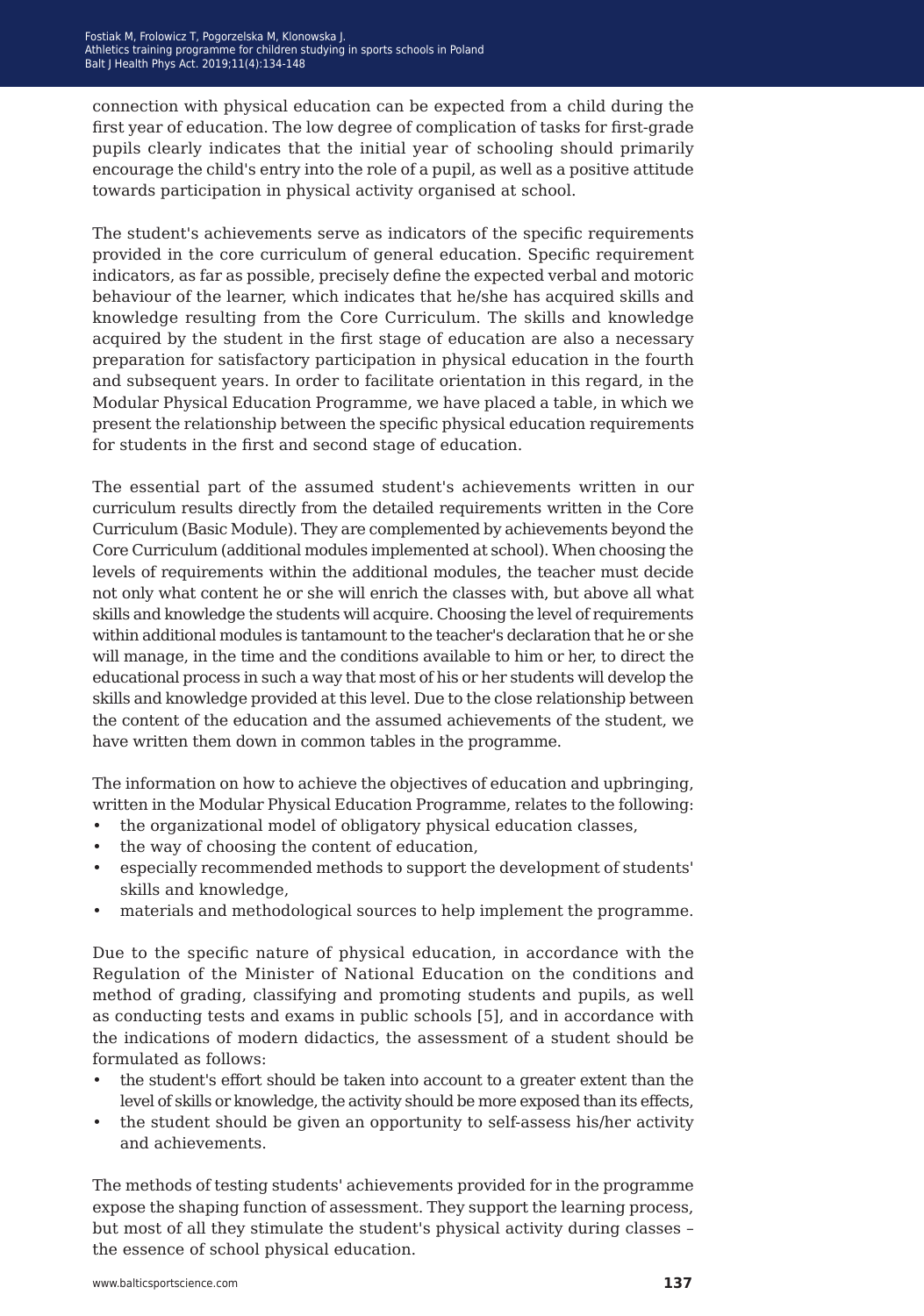As intended by the authors of the Programme:

- implementation of the programme should make students learn, above all, the health and recreation significance of physical activity;
- the means of stimulating motor development should be selected in such a way that they concern the manifestations of fitness which are significantly related to human health.

Teaching new and improving already existing motor skills is only justified if they increase the possibility for the student to engage in activities that develop individual health resources or serve the purpose of active recreation.

The programme takes into account the obligation of each school to develop its own curriculum offer in the field of physical education. The aforementioned additional modules serve this purpose. When preparing the final version of the physical education program, the teacher, using the program label, should determine which modules of the educational content and achievements of the student in his school will be used and what level of requirements will apply.

In case of additional modules, the record of the assumed student's achievements and educational content is cumulative. This means that if a higher level of requirements is chosen in the curriculum than the beginner's level of requirements, then the physical education classes in the ward, classroom or school also apply to the student's achievements and educational content from lower levels.

The curriculum we have prepared can be used in any school where three hours of physical education per week are available for compulsory physical education classes. The ability to select additional modules of student content and achievement, as well as a model for organizing physical education, encourages flexibility in program implementation. The implementation of the part of the programme resulting from the specific requirements of the General Education Core Curriculum is possible in schools which have basic facilities for physical education: a sports hall (of any size) or a room adapted to the needs of physical education and a pitch or other area enabling safe physical activity (park, meadow, clearing in the forest, etc.). Implementation of additional modules may require access to specialized facilities or sports equipment.

The physical education program we have prepared is intended for use in classes where the number of hours of compulsory physical education classes has been extended or for work with students with special physical abilities.

# **criteria for selecting students for training in athletics**

Criteria for selecting students include:

- 1. good health, confirmed by medical examinations,
- 2. Aadequate somatic composition,
- 3. display of sports interests,
- 4. written consent of parents.

At this point, we are not without reason quoting the content of the Manifesto of the International Federation of Sports Medicine regarding the principles of training for children and young people: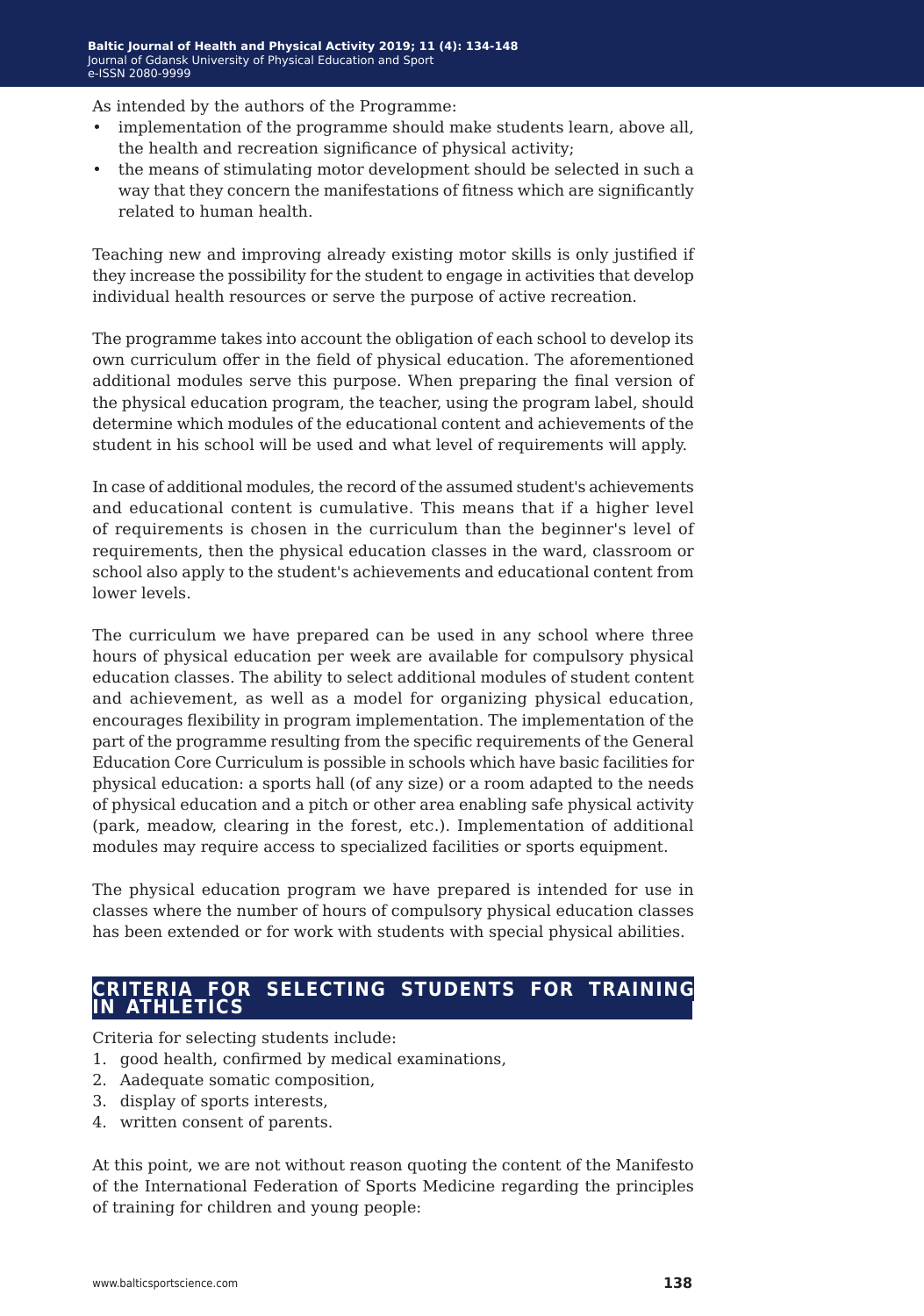a) The child must undergo a thorough medical examination before practicing competitive sport, which should guarantee that the sport would not cause any damage to his or her health. Thorough and regular medical check-ups are also needed to prevent injuries from overload to which young athletes are exposed due to the growth process to which their body is subjected.

b) The trainer bears full responsibility for the present and future of the child entrusted to him/her, not only in terms of achieving his/her sports goals. He or she should have the appropriate range of knowledge about the specifics of a given period and be able to use it in practice.

c) Children's training under medical supervision and conducted in accordance with the above guidelines can bring positive values to the child's development process. However, if it takes the form of training for maximum achievement at all costs, it must meet with criticism on both medical and ethical grounds.

d) The child's individuality (his/her predisposition and developmental capabilities) must be identified by the trainer and treated as the main criterion governing the organisation of the training process. The responsibility for the whole development of the child must take precedence over the requirements of training and competitions.

e) Children must be familiarised with a wide range of sporting activities so that they can choose a sport that suits their mental needs, interests, as well as requirements for body composition and physical abilities. This will increase the likelihood of sporting success and reduce the number of people giving up sport.

f) The classification of participants in the competition, especially in the socalled collision sports, should also be based on the criteria of maturity, body size, mental fitness and gender, not only on the chronological age.

# **specific education and upbringing objectives for the first stage of education**

The aim of physical education at the first stage of education is:

1) to support students in their comprehensive development with particular attention to the needs of physical and emotional development:

- motor and sensory development, creating the ability to act and communicate effectively;
- supporting health behaviour;
- developing the ability to respect the rules of games and movement games;
- developing the ability to organise safe motor games and activities and to move around in public places;
- developing the ability to recognize, understand, control and express one's emotions and feelings and to call them;
- developing the ability to recognise, understand and name other people's emotions and feelings.
- 2) to stimulate students' physical activity, which is beneficial as for:
- multiplying health potential and increasing resistance to fatigue,
- harmonious physical development and the correct course of the body posture formation process,
- motor development, including visual, auditory and motor coordination,
- a positive attitude to an active and healthy lifestyle,
- relieving emotional tensions,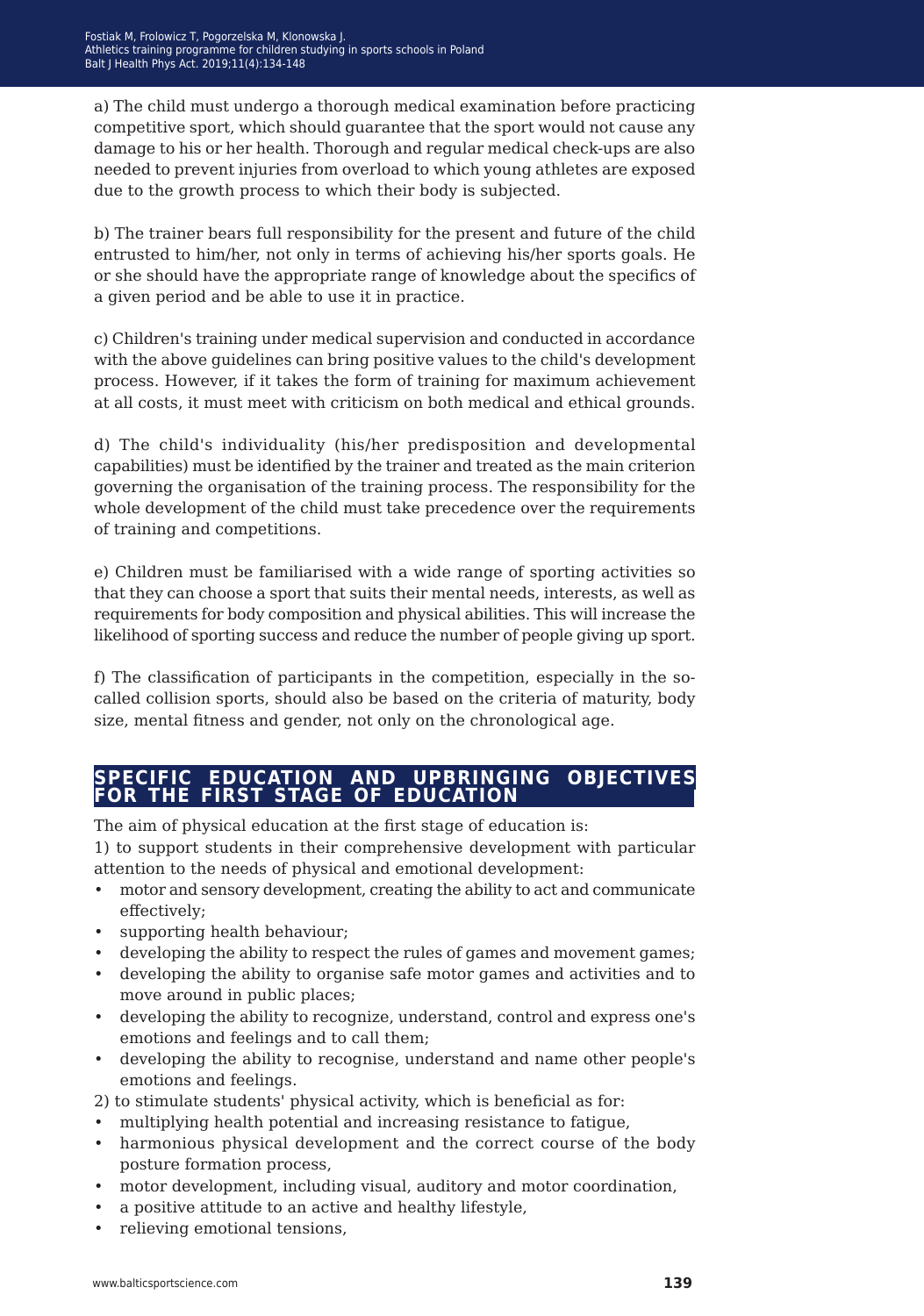- social development, including the ability to cooperate and compete,
- relaxing after a mental job.

3) to support the development of the skills and knowledge needed for a child to know and understand himself and the world, to cope with everyday situations and to continue physical education in grades IV-VI of primary school,

4) to develop independence and responsibility for oneself and one's immediate surroundings.

Table 2. Assumed student's achievements and related educational content at the first stage of education

| <b>1. ACHIEVEMENTS IN PERSONAL HYGIENE AND HEALTH</b>                                                                                                                                                                                                                                                                                                                                                                                                                                           |                                                                                                                                                                                                                   |  |  |  |
|-------------------------------------------------------------------------------------------------------------------------------------------------------------------------------------------------------------------------------------------------------------------------------------------------------------------------------------------------------------------------------------------------------------------------------------------------------------------------------------------------|-------------------------------------------------------------------------------------------------------------------------------------------------------------------------------------------------------------------|--|--|--|
| <b>EXPECTED ACHIEVEMENTS</b>                                                                                                                                                                                                                                                                                                                                                                                                                                                                    | EDUCATIONAL CONTENT                                                                                                                                                                                               |  |  |  |
| In the first grade a student:<br>• washes hands before eating and after using<br>the toilet,                                                                                                                                                                                                                                                                                                                                                                                                    | • the relationship between compliance with<br>hygienic rules and health,<br>· daily cleaning rules,<br>• hygiene rules related to physical activity.                                                              |  |  |  |
| In the subsequent grades a student:<br>• discusses the basic principles of personal<br>cleanliness,<br>• washes hands before eating and after using<br>the toilet,<br>• changes underwear daily,<br>• brushes teeth at least twice a day,<br>• washes the whole body daily,<br>• changes clothes for intense physical exercise,<br>• keeps clothes clean and tidy.                                                                                                                              |                                                                                                                                                                                                                   |  |  |  |
| In the first grade a student:<br>• performs simple shaping exercises, including<br>those modelled on the strength tests of the<br>abdominal muscles and the flexibility of the<br>lower spine,                                                                                                                                                                                                                                                                                                  | • flexibility shaping exercises,<br>• strength shaping exercises with the use of own<br>body weight and with a weight tool adapted<br>to the student's abilities,<br>• health-related physical fitness tests: The |  |  |  |
| In the subsequent grades a student:<br>• performs a test of the strength of the<br>abdominal muscles,<br>• performs a test of the flexibility of the lower                                                                                                                                                                                                                                                                                                                                      | "Fitness and health card", Eurofit test, YMCA<br>test, "Physical fitness index" Zuchory, Cooper<br>test,<br>• sets of exercises that can be done during<br>breaks during learning,                                |  |  |  |
| spine.                                                                                                                                                                                                                                                                                                                                                                                                                                                                                          | · warm-up before general developmental<br>training,<br>• health-related physical fitness standards,<br>• self-assessment of physical fitness.                                                                     |  |  |  |
| In the first grade a student:<br>• knows that some foods are harmful to health,<br>lists examples of foods rich in sugar, fat and salt,                                                                                                                                                                                                                                                                                                                                                         | • components of a healthy lifestyle,<br>• relationships between physical activity and<br>health.<br>• relationships between nutrition and health,                                                                 |  |  |  |
| n the subsequent grades a student:<br>• indicates out of food pairs the one that is more<br>beneficial for health reasons:<br>- dark bread – light bread,<br>- fruit cocktail - ice cream,<br>- natural yoghurt – fruit yoghurt,<br>- honey – sugar,<br>- tomatoes – ketchup<br>- cooked meat – fried meat<br>- mineral water – sweetened drinks<br>- dried fruit - chocolate bar<br>• knows that in order to develop well and be fit a<br>person needs a lot of physical activity.             | • "health pyramid" and principles of nutrition,<br>• principles of creating all-day menus.                                                                                                                        |  |  |  |
| In the fist grade a student:<br>• knows that diseases are a threat to health and<br>that they can be prevented by: protective<br>vaccinations, proper nutrition, physical<br>activity, hygiene,<br>• knows that he cannot use chemicals, including<br>medicines, cleaning products and plant<br>protection products himself,                                                                                                                                                                    | • ways of preventing disease,<br>• treatment of disease,<br>• use of household chemicals,<br>• principles of safe use of medicines, cleaning<br>products, plant protection products.                              |  |  |  |
| In the subsequent grades a student:<br>• behaves properly in a situation of disease:<br>follows the decisions of doctors and carers,<br>adjusts the activity to the state of health,<br>· lists ways of preventing diseases (prevention<br>methods): protective vaccinations, proper<br>nutrition, physical activity, observance of<br>hygiene rules,<br>• on the basis of the label is able to determine<br>the purpose of the chemicals present at<br>home: food products, cleaning products, |                                                                                                                                                                                                                   |  |  |  |

medicines, plant protection products.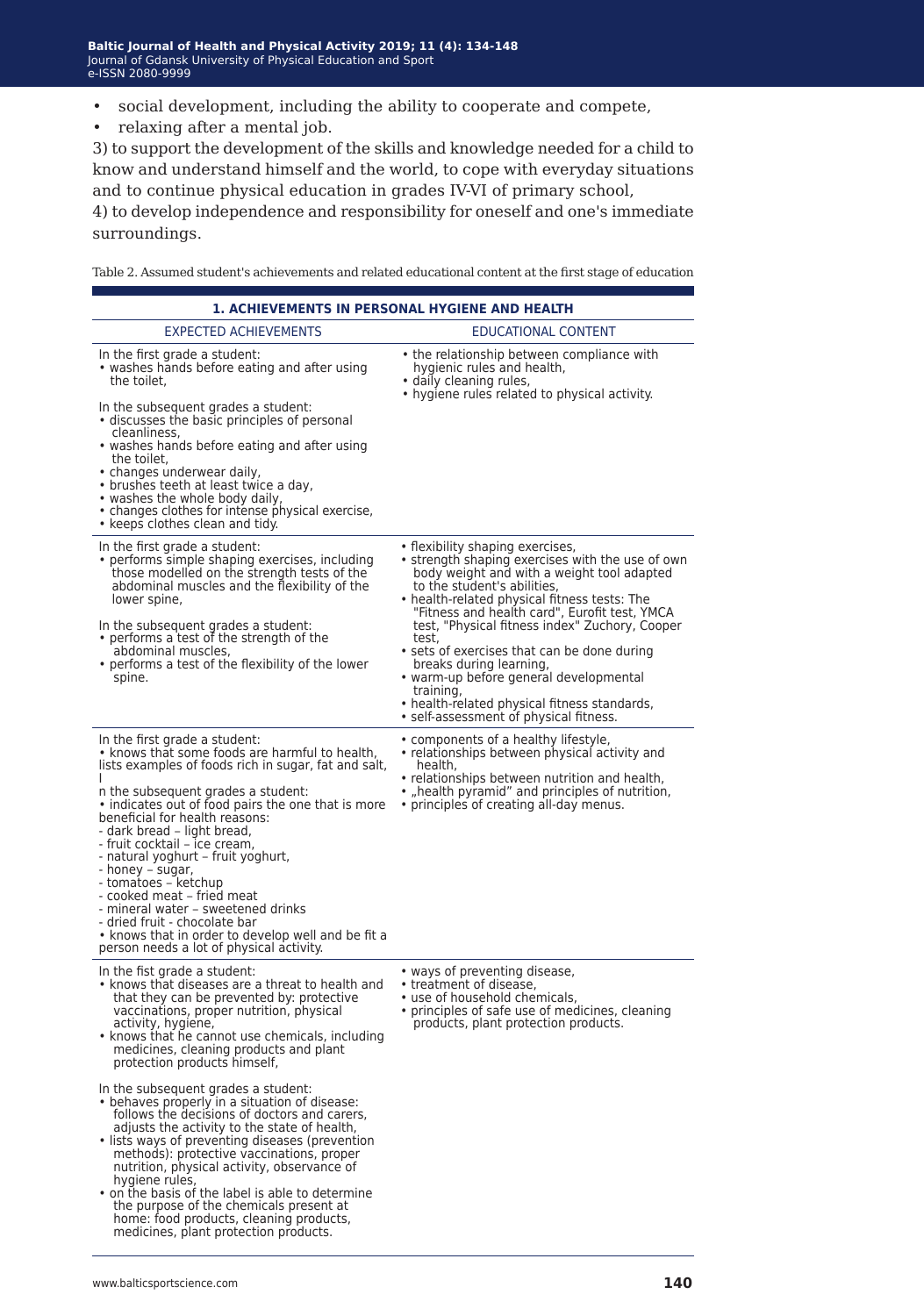|                                                                                                                                                                                                                                                                                                                                                                                                                                                                                                                                                                                                                                                                                                                                                                                                                                                                                             | 2. ACHIEVEMENTS IN IN TERMS OF MOTOR SKILLS                                                                                                                                                                                                                                                                                                                                                                                                                                                                                                                                                                                                                                                                                                                                                                                                                                  |
|---------------------------------------------------------------------------------------------------------------------------------------------------------------------------------------------------------------------------------------------------------------------------------------------------------------------------------------------------------------------------------------------------------------------------------------------------------------------------------------------------------------------------------------------------------------------------------------------------------------------------------------------------------------------------------------------------------------------------------------------------------------------------------------------------------------------------------------------------------------------------------------------|------------------------------------------------------------------------------------------------------------------------------------------------------------------------------------------------------------------------------------------------------------------------------------------------------------------------------------------------------------------------------------------------------------------------------------------------------------------------------------------------------------------------------------------------------------------------------------------------------------------------------------------------------------------------------------------------------------------------------------------------------------------------------------------------------------------------------------------------------------------------------|
| <b>EXPECTED ACHIEVEMENTS</b>                                                                                                                                                                                                                                                                                                                                                                                                                                                                                                                                                                                                                                                                                                                                                                                                                                                                | EDUCATIONAL CONTENT                                                                                                                                                                                                                                                                                                                                                                                                                                                                                                                                                                                                                                                                                                                                                                                                                                                          |
| In the first grade a student:<br>• responds adequately to the teacher's visual<br>and auditory signals,<br>• takes the starting positions for the exercises:<br>standing up, supported squat, crosslegged sit,<br>straight sit, lie back, lie down in front,<br>• stands: in line, in a row, in pairs, along the<br>circumference of the circle<br>In the subsequent grades a student:<br>• takes the starting positions for exercises:<br>standing on one leg, straight kneel, kneel<br>supported, tucked, L-sit, V-sit, knee-jumping,<br>candle, inverted pike,<br>• stands in two rows,<br>• safely falls back in place and in motion,<br>• performs a forward roll from a sit or half-<br>sitting,<br>• performs a mini system consisting of at least<br>8 starting positions for exercises individually<br>or in a team,<br>• performs the system of exercises "Salute to<br>the Sun". | • exercises for responding to visual and<br>auditory signals,<br>• starting positions for exercises,<br>• shaping exercises,<br>• exercises using the Developing Movement<br>Method of Veronica Sherborne,<br>• simple relaxation techniques, including<br>children's little massages,<br>• safe fall exercises,<br>• agility and acrobatics exercises, including<br>forwards and backwards turns from different<br>starting positions,<br>• exercises in overhangs and supports,<br>• pyramid exercises,<br>• combining gymnastic exercises in a system,<br>• ways of self-reinsurance during the exercises,<br>including gymnastic exercises,<br>• obstacle courses containing gymnastic<br>exercises, built according to the ideas of the<br>teacher and students,<br>• composing "figures" individually and in<br>groups.                                                |
| In the fisrt grade a student:<br>· during games and exercises, overcomes<br>natural and artificial obstacles with a height<br>adapted to their capabilities.                                                                                                                                                                                                                                                                                                                                                                                                                                                                                                                                                                                                                                                                                                                                | • gymnastic jumping exercises,<br>• jumps: long jump from a place, long jump<br>from in-run, high-jump from in-run, multiple<br>jumps,<br>• jumps over a skipping rope or a rope,                                                                                                                                                                                                                                                                                                                                                                                                                                                                                                                                                                                                                                                                                            |
| In the subsequent grades a student:<br>• performs a standing long jump,<br>• performs a running long jump,<br>• performs a standing turn-back jump or from<br>marching over an obstacle not less than knee-<br>high,<br>• performs a high jump in a natural in-run over<br>a rubber (rope) held at a height not less than<br>knee-high,<br>• performs a series of at least 10 jumps through<br>the skipping rope by any means ("bicycle",<br>both feet, on one feet).<br>• takes part in running games,<br>• runs behind the leader at a pace adapted to<br>his/her capabilities for at least 10 minutes,<br>• performs a run/walk for at least 15 minutes at<br>a pace adapted to his/her capabilities.                                                                                                                                                                                    | individually and in a group,<br>• obstacle courses containing elements of the<br>run, jump and throw, built according to the<br>ideas of the teacher and students,<br>• measurement of the jump length movement<br>games,<br>• marching and running, as well as other<br>available long-term and cyclical forms of<br>physical activity at a rate adapted to the<br>capabilities of the student without and with<br>competition,<br>• exercises shaping endurance and muscle<br>strength,<br>• running at various distances, including off-<br>road running, individual and relay running,<br>influence of physical effort on the functions of<br>the cardiovascular and respiratory systems,<br>• heart rate measurement at rest and after<br>physical effort,<br>• games and exercises in the field, including on<br>snow and ice.<br>• warm-up before endurance training. |
| In the first grade a student:<br>• performs a balance walk along a line drawn on<br>the ground,<br>• performs a balance stand on one leg<br>• walks on a bench on all fours.<br>In the subsequent grades a student:<br>• performs a balance stand on one leg<br>at a height not less than that up to the<br>knee,<br>• during the balance walk on the bench,<br>performs a full turn and sit down,<br>• during the balance walk on the bench,<br>performs a mini system of at least 3 exercises<br>with equipment according to the teacher's or<br>own idea.                                                                                                                                                                                                                                                                                                                                | • balance exercises without equipment and with<br>equipment,<br>• balance exercises using tools up to 1.2 m<br>height,<br>• combining balance exercises in systems,<br>• obstacle courses containing balance exercises<br>composed according to the idea of the teacher<br>and students,<br>· exercises using Paul Dennison's method,<br>• aesthetic movement exercises with or without<br>tools.                                                                                                                                                                                                                                                                                                                                                                                                                                                                            |
|                                                                                                                                                                                                                                                                                                                                                                                                                                                                                                                                                                                                                                                                                                                                                                                                                                                                                             | <b>3. ACHIEVEMENTS IN VARIOUS FORMS OF RECREATION AND SPORTS</b>                                                                                                                                                                                                                                                                                                                                                                                                                                                                                                                                                                                                                                                                                                                                                                                                             |
| <b>EXPECTED ACHIEVEMENTS</b>                                                                                                                                                                                                                                                                                                                                                                                                                                                                                                                                                                                                                                                                                                                                                                                                                                                                | EDUCATIONAL CONTENT                                                                                                                                                                                                                                                                                                                                                                                                                                                                                                                                                                                                                                                                                                                                                                                                                                                          |
| In the first grade a student:<br>• during games or exercises, rolls, grabs, passes<br>and dribbles the ball,<br>• during games or exercises, throws the ball at a<br>distance and at a fixed target                                                                                                                                                                                                                                                                                                                                                                                                                                                                                                                                                                                                                                                                                         | • movement games including elements of<br>the technique of playing mini handball, mini<br>basketball, mini volleyball, mini football,<br>floorball, mini rugby,<br>• posture and movement exercises with                                                                                                                                                                                                                                                                                                                                                                                                                                                                                                                                                                                                                                                                     |

- In the subsequent grades a student:
- dribbles the ball in place, on the march and on the run,
- from a distance not less than 1.5 m he throws the ball against the wall and grabs it with both hands,

and without the ball in mini handball, mini basketball, mini volleyball, mini soccer,

• pass and take exercises in place and on the move in mini handball, mini basketball, mini volleyball, mini football, mini rugby,

floorball, mini rugby, • holding the floorball stick,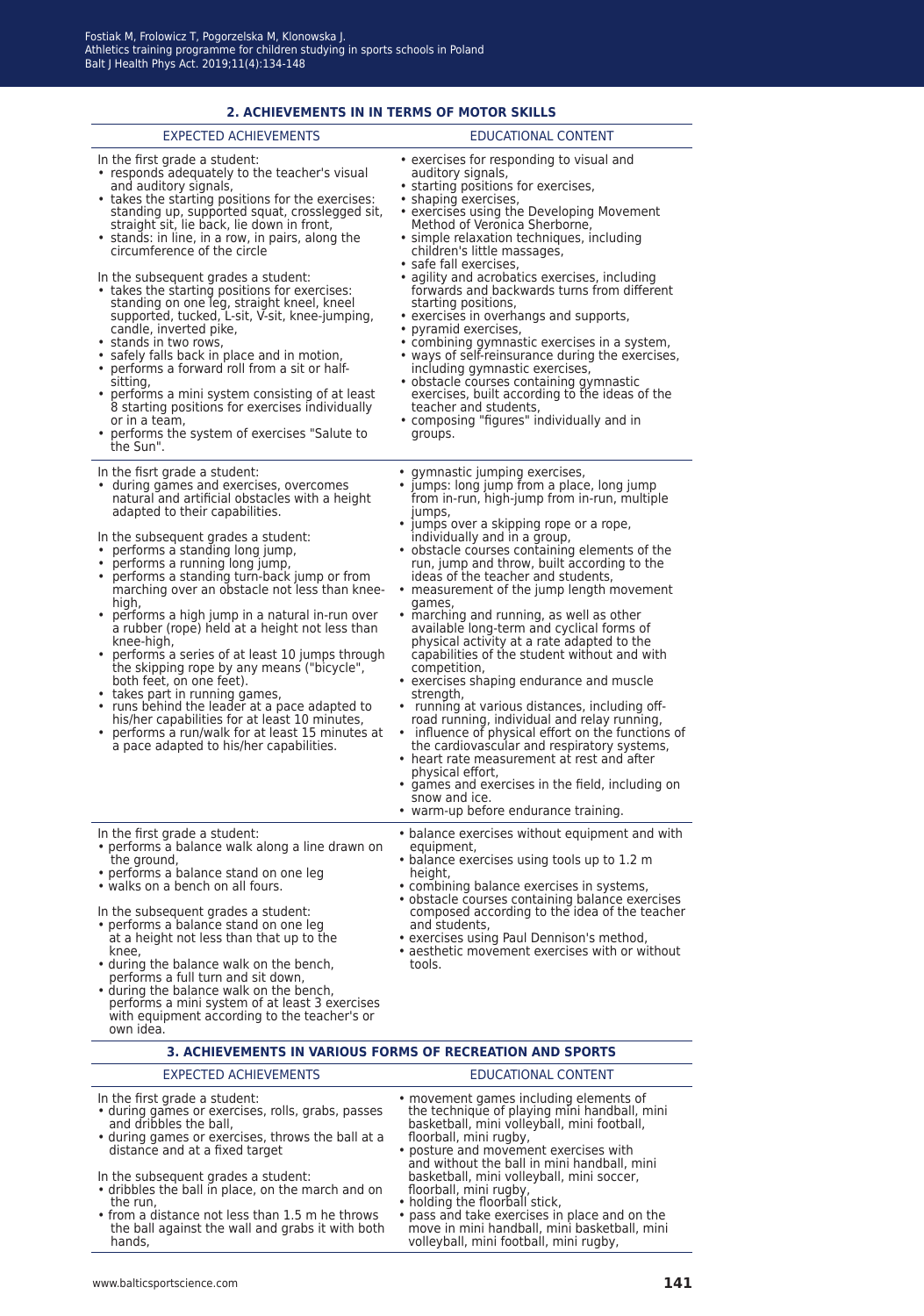# • throws the ball at a moving target, passes the ball with one hand and with both hands, • bounces a balloon or a ball of low weight with

- both hands in an upper way above each other, • leads the ball with his leg on march,
- passes the ball on the ground with the inner part of his foot or with an instep

EXPECTED ACHIEVEMENTS EDUCATIONAL CONTENT

- pass and take exercises in place and on the move in mini football and floorball, • bounce exercises for balls of different sizes
- and weights in place and on the move with both upper and lower two ways, including the reception of the ball after play,
- dribbling ball exercises in place and in motion in mini basketball and mini handball, exercises of throws and shots at a fixed and
- moving target from different distances with balls of different size and weight,
- exercises of throws at the goal in place and in motion with balls of different size and weight,
- exercises of throwing at a basket suspended at different heights in place and in motion with balls of different sizes and weights,
- exercises of shooting at a goal in place and in motion in mini-soccer and floorball,
- exercises of serving with the bottom way and playing tennis with balls of different sizes and weights and from different distances,
- goalkeeper's game exercises in mini handball, mini football, floorball,
- referee's throw exercises in mini handball, mini basketball, mini volleyball, mini football, floorball,
- from the out throw exercises in mini football, • obstacle courses with the use of technical
- elements from mini games, station circuits with the use of technical
- elements from mini games, excerpts from games, simplified games,
- school games and mini games,
- rules of mini games, • matches, tournaments and games in mini games,
- rules of organization of matches, tournaments and games in mini games.
- cycling exercises,
- rollerskating and rollerblading exercises, • obstacle courses using bikes, rollerblades and skates,
- safe rules related to the participation of
- pedestrians and cyclists in road traffic,
- road traffic regulations.
- In the first grade a student:
- crosses the carriageway or track at a place designated for that purpose,
- crosses the carriageway or track exclusively at green lights,
- if there is no place designated for the crossing, does not cross at a place with limited road visibility,
- stops at an edge, looks left, right and again left before entering the carriageway, making sure that the road is clear,
- does not run across the carriageway or track, and does not stop during crossing,
- does not enter the carriageway immediately in front of a moving vehicle, including at a pedestrian crossing,
- does not cross the track when the dams are lowered,
- does not pass through the carriageway or track where the safety devices separate the carriageway or track from the rest of the road, specifically
- crosses the carriageway or track at a place designated for that purpose,
- crosses the carriageway or track exclusively at green lights,
- if there is no place designated for the crossing, does not cross at a place with limited road visibility,
- stops at an edge, looks left, right and again left before entering the carriageway, making sure, that the road is clear,
- does not cross the carriageway or track, and does not stop during crossing,
- does not enter the carriageway immediately in front of a moving vehicle, including a pedestrian crossing,
- does not cross the track when the dams are lowered,
- does not pass through the carriageway or track where the safety devices separate the carriageway or track from the rest of the road.

• safe way to school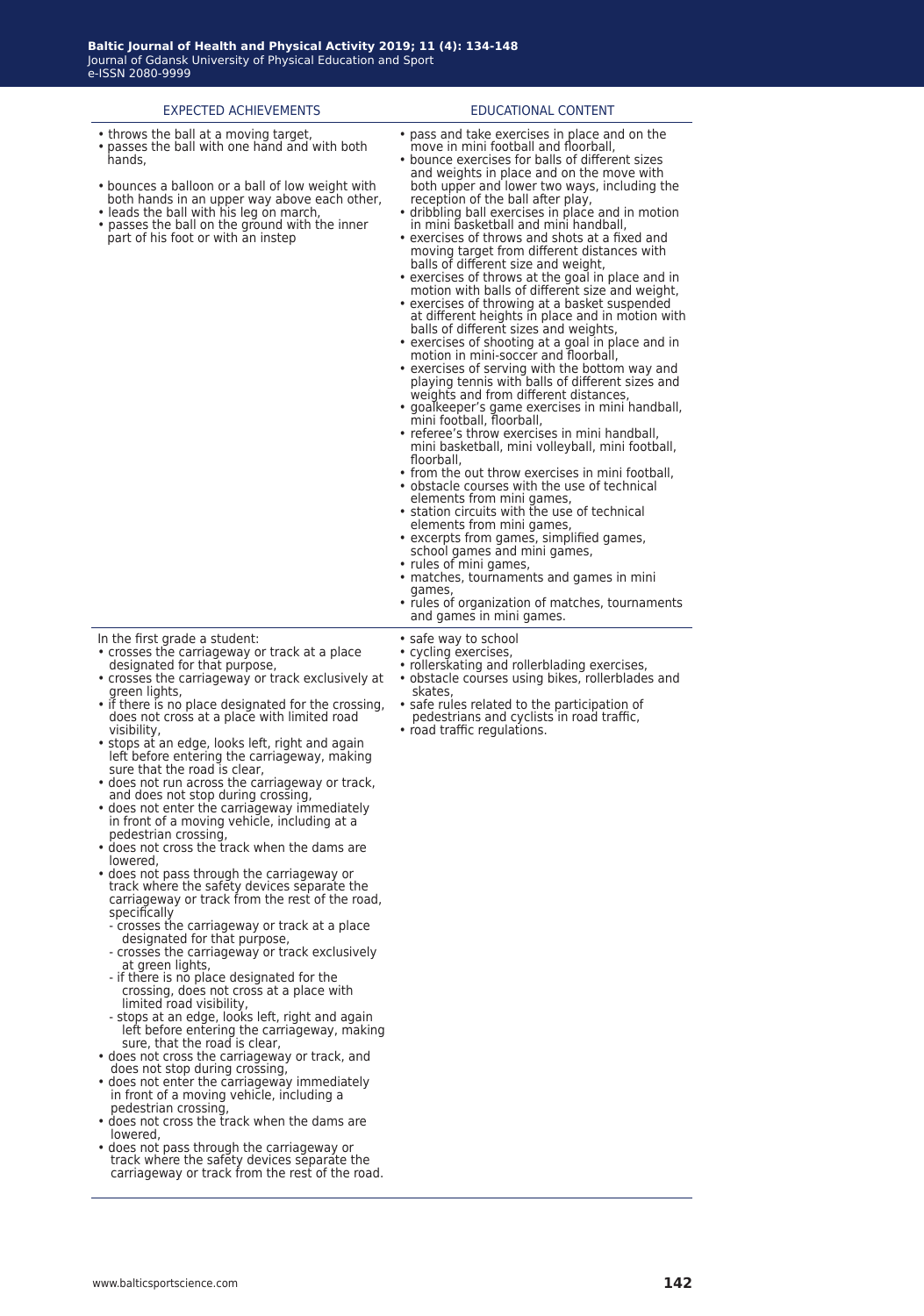| <b>EXPECTED ACHIEVEMENTS</b>                                                                                                                                                                                                                                                                                                                                                                                                                                                                                                                                                                                                                                                                                                                                                                                    | <b>EDUCATIONAL CONTENT</b>                                                                                                                                                                                                                                                                                                                                                                                                                                                                                                                                                                                                                                                                                                                                                                                                                                                                                                                                                                                                                                            |
|-----------------------------------------------------------------------------------------------------------------------------------------------------------------------------------------------------------------------------------------------------------------------------------------------------------------------------------------------------------------------------------------------------------------------------------------------------------------------------------------------------------------------------------------------------------------------------------------------------------------------------------------------------------------------------------------------------------------------------------------------------------------------------------------------------------------|-----------------------------------------------------------------------------------------------------------------------------------------------------------------------------------------------------------------------------------------------------------------------------------------------------------------------------------------------------------------------------------------------------------------------------------------------------------------------------------------------------------------------------------------------------------------------------------------------------------------------------------------------------------------------------------------------------------------------------------------------------------------------------------------------------------------------------------------------------------------------------------------------------------------------------------------------------------------------------------------------------------------------------------------------------------------------|
| In the subsequent grades a student:<br>• goes over an obstacle course prepared by the<br>teacher on his bike or roller skates,<br>• explains why he cannot ride a bike on the road<br>and in what situation he can ride a bike on the<br>pavement,<br>• recognizes road signs important for<br>pedestrians.                                                                                                                                                                                                                                                                                                                                                                                                                                                                                                     |                                                                                                                                                                                                                                                                                                                                                                                                                                                                                                                                                                                                                                                                                                                                                                                                                                                                                                                                                                                                                                                                       |
| In the first grade a student:<br>• participates in classes developing physical<br>fitness, in accordance with the rules set by the<br>teacher and is subject to his or her decisions.<br>In the subsequent grades a student:<br>• takes part in class or school sports<br>competitions,<br>• applies familiar rules, rules and regulations<br>in games, movement games and sports<br>competitions,<br>• helps others when they need it,<br>• agrees in a dispute,<br>• lists the characteristics of a good colleague,<br>• knows the best students-athletes from his<br>school.                                                                                                                                                                                                                                 | • games and movement games in the hall<br>and in the field, with particular emphasis on<br>games and plays popular in the region and<br>most willingly undertaken by children as part<br>of recreational activities,<br>• "backyard" games,<br>• games for children from different parts of the<br>world.<br>• games with the use of typical and unusual<br>tools,<br>• exercises developing skills needed to<br>participate in games of recreational value,<br>• games and plays of recreational value,<br>• rules of games and movement and<br>recreational games,<br>• rules of sports and sports competitions,<br>• class, school and inter-school competitions,<br>• rhythm and singing games, dances,<br>• exercises using Rudolf Laban's method,<br>• exercises using Carl Orff's method,<br>• exercises using the method of Maria and<br>Alfred Kniess,<br>• elements of folk, national, ballroom, disco and<br>modern dances,<br>• rules of behaviour during dance parties,<br>• school concerts, performances and<br>performances,<br>• dance competitions. |
| In the first grade a student:<br>• takes part in competitive motor games,<br>• knows that children with disabilities are in a<br>difficult situation and helps them as much as<br>possible.<br>In the subsequent grades a student:<br>• during games and movement games and<br>during sports competition respects the<br>applicable regulations and is subject to the<br>decisions of the referee,<br>• describes examples of behaviour of colleagues<br>showing particular respect for their rivals,<br>• before, during and after the competition does<br>not humiliate (does not mock) those who<br>achieve weaker results,<br>• after the competition is over, thanks<br>colleagues for the competition, congratulates<br>the winners, accepts thanks and, if necessary,<br>congratulations on the success. | • rules of conduct in a situation of victory and<br>defeat.<br>• examples of sporting events illustrating the<br>display of mutual respect by athletes,<br>• examples of conduct of athletes in a situation<br>of victory and defeat.                                                                                                                                                                                                                                                                                                                                                                                                                                                                                                                                                                                                                                                                                                                                                                                                                                 |
| In the first grade a student:<br>• sits properly at a desk or at a table.<br>In the subsequent grades:<br>• knows the rules of simple holding oneself<br>straight.<br>. makes self-correction of body posture in<br>standing, sitting and lying.                                                                                                                                                                                                                                                                                                                                                                                                                                                                                                                                                                | • exercises shaping correct body posture,<br>• postural muscles exercises on a stable and<br>unstable ground,<br>• compensatory and corrective exercises,<br>• features of correct posture,<br>• assessment and self-assessment of body<br>posture,<br>• causes and ways of preventing posture<br>defects,<br>• ergonomic lifting and carrying of objects of<br>various weights and sizes,<br>• measurement of height and weight,<br>• standards of physical development.                                                                                                                                                                                                                                                                                                                                                                                                                                                                                                                                                                                             |
| In the first grade a student:<br>• lists the places where he cannot play,<br>including: on the road or track, on the<br>construction site, near working machines and<br>equipment and without adult supervision of<br>water.<br>In the subsequent grades a student:<br>· indicates a safe place to play, play and<br>exercise in the school or home area.                                                                                                                                                                                                                                                                                                                                                                                                                                                       | • places, objects and devices intended for<br>physical activity                                                                                                                                                                                                                                                                                                                                                                                                                                                                                                                                                                                                                                                                                                                                                                                                                                                                                                                                                                                                       |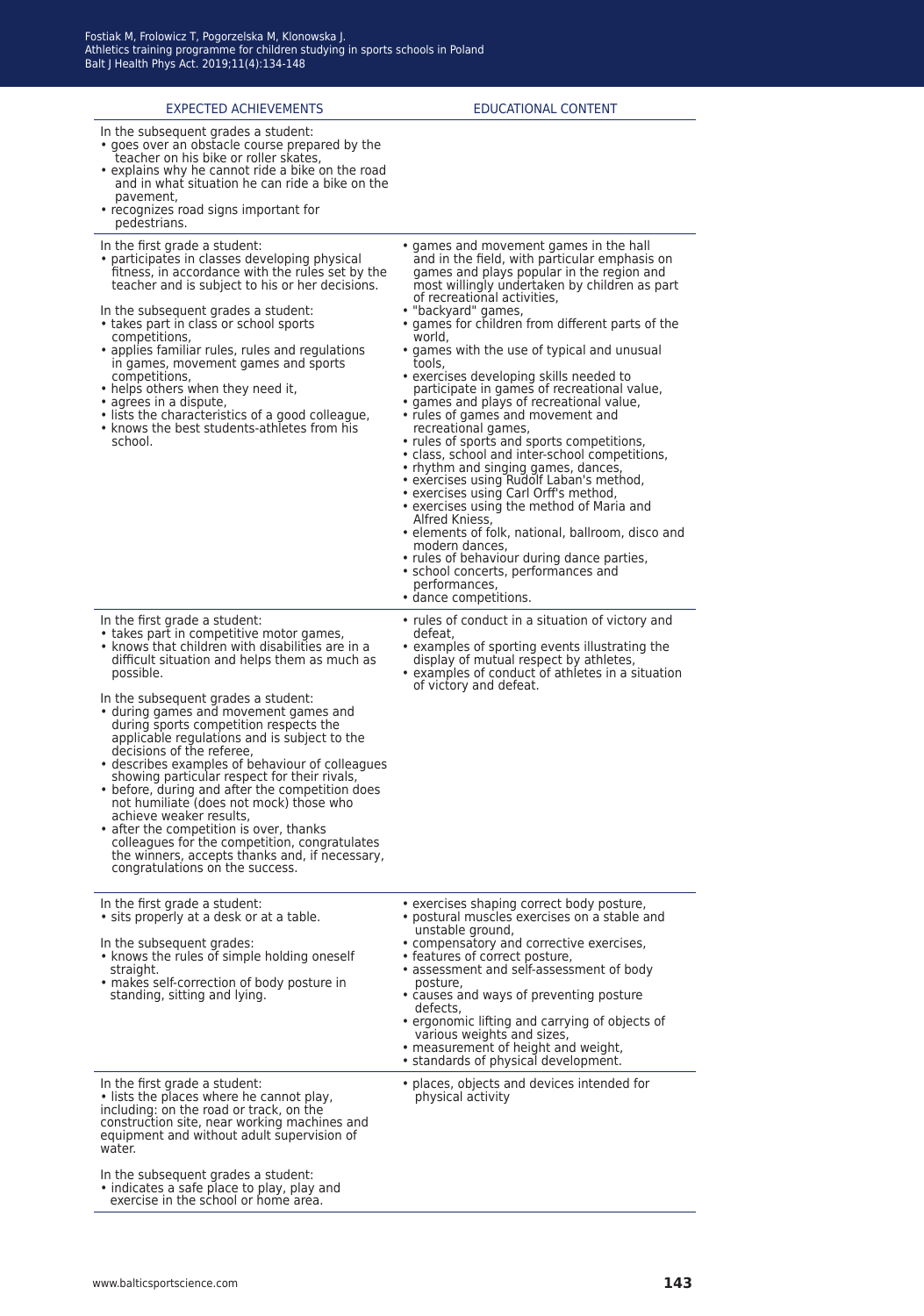| <b>EXPECTED ACHIEVEMENTS</b>                                                                                                                                                                                                                                                                                                                          | EDUCATIONAL CONTENT                                                                                                                                      |
|-------------------------------------------------------------------------------------------------------------------------------------------------------------------------------------------------------------------------------------------------------------------------------------------------------------------------------------------------------|----------------------------------------------------------------------------------------------------------------------------------------------------------|
| In the first grade a student:<br>• knows that adults, especially parents and<br>teachers, can be asked for help,                                                                                                                                                                                                                                      | • persons and institutions from which help can<br>be requested in situations of safety, health<br>and life threatening,<br>• rules for calling for help, |
| In the subsequent grades a student:<br>• lists the emergency services that a person<br>should notify in the event of an accident;<br>provides basic emergency numbers<br>• discusses the rules for notifying the<br>emergency services in case of an accident<br>(i.e.: introduce yourself, give the phone<br>number from which you are calling, give | • emergency numbers of emergency services,<br>• ways of preventing injuries and providing first<br>aid.                                                  |

Table 3. Assumed student's achievements and related educational content in terms of additional modules implemented in the school at the first stage of education

## **MODULE: TRACK AND FIELD**

#### **(based on the assumptions of the Athletics for Everyone programme for grades I-III)**

#### EXPECTED ACHIEVEMENTS EDUCATIONAL CONTENT

your location as precisely as possible, give an approximate description of the incident, make sure that you have been thoroughly understood, do not hang up the phone first).

#### A student:

- •during games and exercises, overcomes natural and artificial obstacles with a height adjusted to his/her capabilities
- performs a standing and running long jump • performs a staning turnover jump from place or march over an obstacle with a height not
- less than to the knees • performs a jump up from the natural inrun over a rubber (rope) held at a height not less than to the knees
- performs a series of jumps on a skipping rope in any way ("bicycle", double-legged, singlelegged)
- takes part in running games
- performs a fast run from the start from different positions
- performs a run behind the leader at a pace adjusted to his/her capabilities for at least 10 minutes,
- performs a march for at least 15 minutes at a pace adjusted to it his/her s capabilities
- during games and exercises throws with various equipment adapted to his/her abilities

- exercises developing skills needed to participate in athletic games
- exercises developing speed, endurance, through games, running exercises and running on different sections at a variable pace, from different starting positions, crosscountry skiing
- exercises, jumping games, jumps, long, high, combined and other, jumps on soft ground jumping over obstacles with equipment
- exercises and throwing games, throwing at a distance, up, left, right, to a fixed, movable target, with various weighting instruments, moving objects
- exercises and games with combining various activities, obstacle courses
- exercise of basic athletic skills concerning running, jumping, throwing
- rules of athletic games
- rules of athletic competitions
- class, school and inter-school competitions

# **ways of achieving physical education goals**

# **Organisation of training**

## *Compulsory classes for students*

Physical education at school is provided in the form of compulsory and noncompulsory classes:

- obligatory classes for the student:
- optional activities for the student:
- classes resulting from art. 42 section 2 point 2 of the Teacher's Charter Act,
- other optional activities for the student available at school.

## *Optional activities for the student*

Hours of physical education classes resulting from art. 42 section 2 point 2 shall be devoted to the realization of content satisfying students' special educational needs. They may be used as part of additional classes:

- with particularly talented students,
- with students requiring additional educational support due to temporarily reduced activity or lower than average abilities.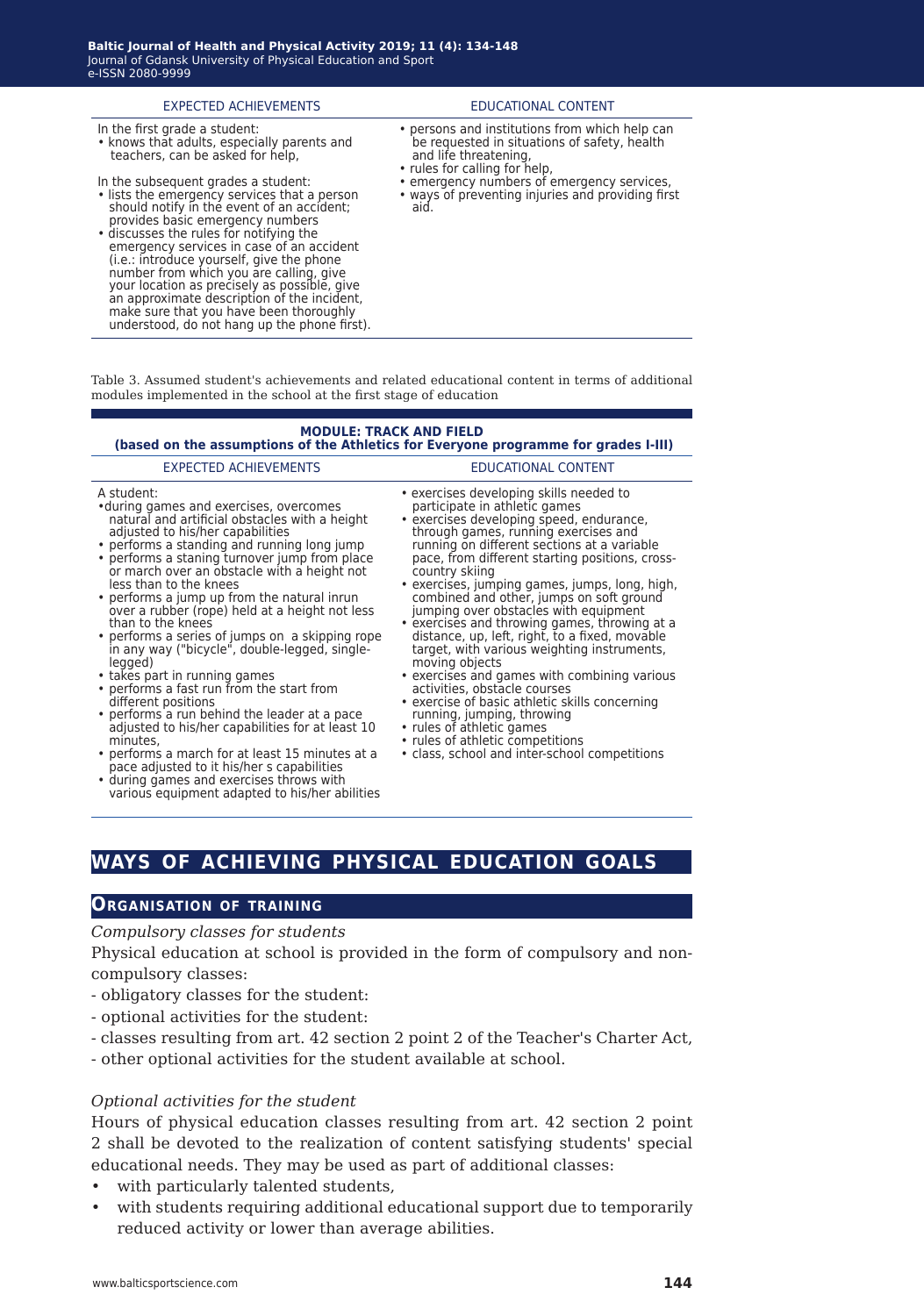Classes of this kind are an additional link of school physical education, which is conducive to the realization of the objectives of education and upbringing, taking into account the possibility of individualisation of educational influences depending on the students' needs and abilities. Other, non-mandatory physical education classes are carried out within the organizational and financial possibilities of the school with the principle that the contents of all school physical education classes is included in the curriculum of the subject in force in the department, class or school.

# **Selection of educational content**

The main part of the curriculum content – the basic module of the curriculum content – is the material directly resulting from the specific requirements of the General Education Core Curriculum, grouped into blocks.

When giving the final shape to one's own curriculum, one must not omit any of the above thematic blocks. In the Modular Curriculum of Physical Education, in each thematic block, we have assigned the content of the curriculum in such a way that students can meet the requirements of the Core Curriculum. In addition, we have expanded the content so that educational influences can be individualized to meet students' subjective and objective needs.

# **Integration of education**

The obligation to create a school curriculum offer as an extension of the content of the General Education Core Curriculum forces the teachers of physical education to decide what content of physical education, in addition to that resulting from the Core Curriculum, will fulfil the curriculum. The Modular Physical Education Programme Metric serves, among other things, to determine the final scope of a student's educational achievements and related educational content. Other additional modules may be included in the curriculum.

It is also possible to plan further modules, using the scheme specified in the curriculum metric (Module D), and the way to describe the assumed educational achievements of the student and the related educational content. The possibility of extending the content of physical education by teachers using our programme should help to adapt it to local needs. The choice of additional modules or the planning of one's own modules of classes should be considered:

- school traditions,
- students' needs,
- teachers' preferences.

# **proposals for assessment criteria and methods for testing student performance**

Evaluation of a student's educational achievements in the Modular Physical Education Programme is formative. This means that the activities included in the assessment process not only measure the didactic performance, but also support the learning process. Therefore, the assessed student should receive feedback:

- What did he do well?
- What should he improve?
- How can he improve his performance?

Since one of the most important effects of physical education is high student activity during classes, it is particularly important that the assessment of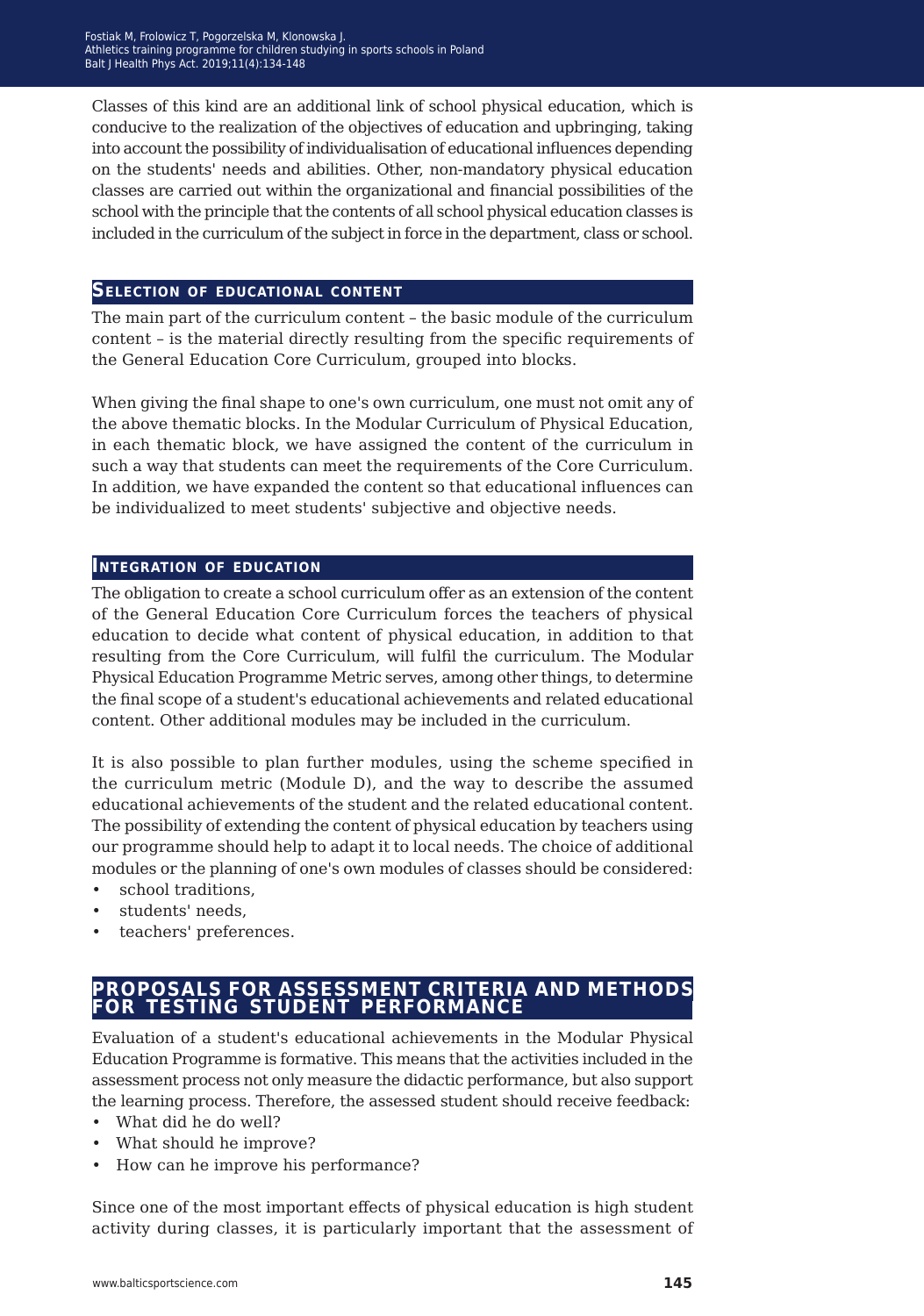activity stimulates and sustains. According to the Regulation of the Minister of National Education on the conditions and method of grading, classifying and promoting students and conducting tests and exams in public schools, the subject of assessment of a student in physical education should be, in particular, the effort put by the student in the performance of obligations arising from the specificity of these classes. Moreover, according to the Regulation, the subject of assessment may be:

- the level and progress of skills resulting from the implemented physical education programme,
- the level and progress of messages resulting from the implemented physical education programme.

The catalogue of student properties that can be subject to school assessment in the Regulation... is closed, i.e. it lists what can be assessed. There is no reference in the Regulation... to the formulation of school assessment based on the level or progress of endurance, strength, etc. It follows from the above that it is not permissible to determine current and classification assessments of physical education on the basis of the results of general fitness tests, e.g. speed, strength, endurance and flexibility. It should also be remembered that according to the Regulation (...) on the conditions and method of assessment, classification (...) assessment of behaviour does not affect the assessment of a student's educational achievements.

# **Assessment of physical fitness and selection**

All sports training systems must take into account the conditions resulting from the sports championship model and the biological and psychological properties of the human body. The specificity of the performed sports functions requires a deliberate selection of candidates promising to meet the qualitative and quantitative features of the championship model in the future and an appropriate duration of the training process [6–12].

The sporting championship requires appropriate somatic structure, physical fitness, mental properties, technical and tactical skills, as well as theoretical knowledge [6, 13, 14]. Some of these factors are to a large extent genetically determined and their level as well as development opportunities should be recognized already at the selection stage when making decisions about competitive sports [6, 10].

A system of sports training can be considered an orderly set of elements consisting of the bodies and training means used within its framework [7]. The authorities and training means constitute a set of elements together with the relations between these elements and between their characteristics. These components are used in different ways at different levels of sports training.

Ważny [7] has identified and structured the factors that influence the effectiveness of sports training. Each of these factors alone creates a complex system. In the process of training, there are complex relations between these systems, the optimisation of which is important for the results of the training itself. The effectiveness of a sports training system largely depends on the selection of the right candidates for a specific sport and the efficiency of the system.

The nature of guided selection depends on the stage of training. The majority of specialists advocate the advisability of dividing the whole selection process into three stages taking into account age, qualifications and sensory periods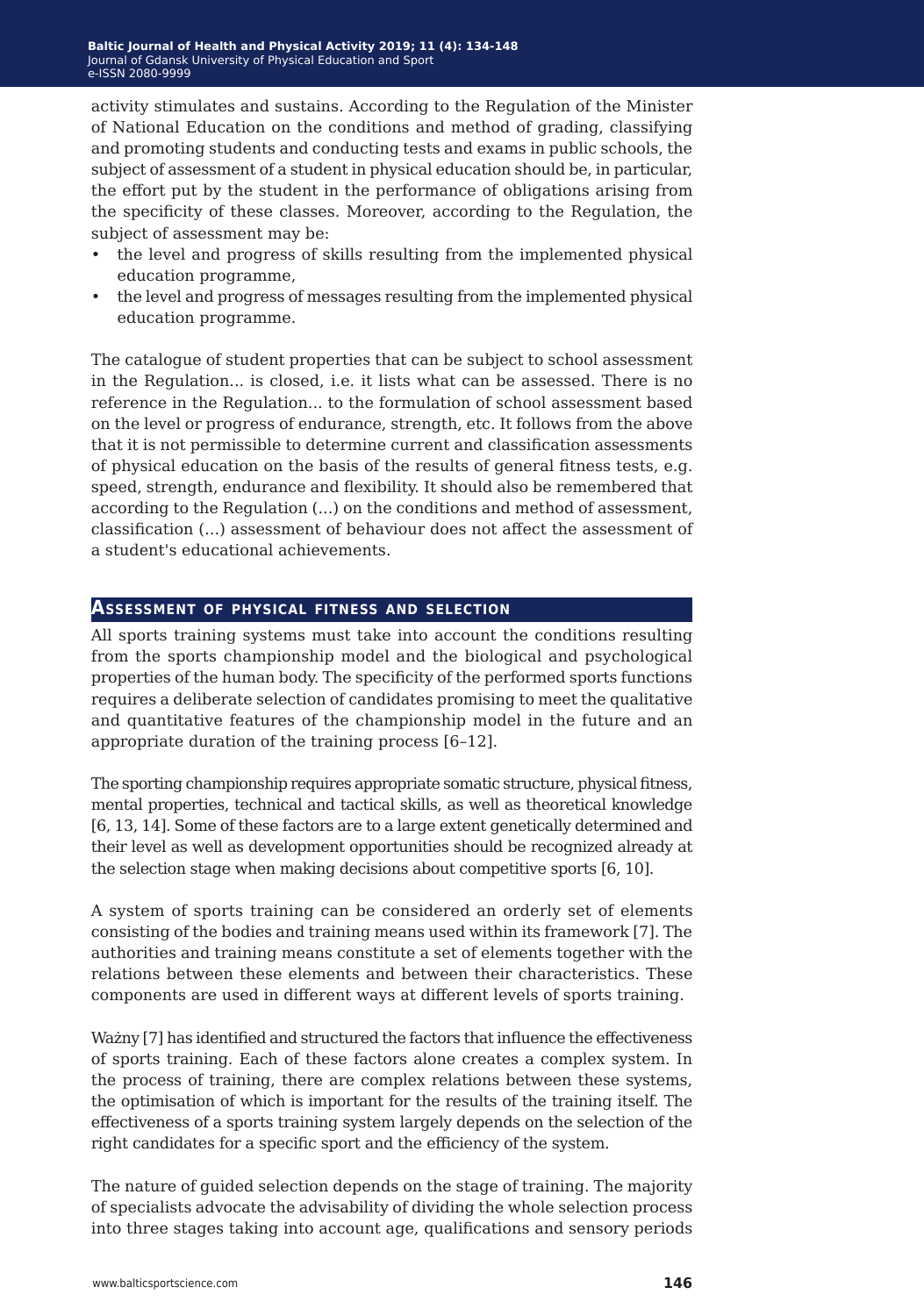(most conducive to the development of physical characteristics). The main content of all selection stages is therefore forecasting the athlete's sports abilities (prospective possibilities) using special tests and objective indicators. The selection stages cover the whole process of long-term training, and each of the selection levels coincides with the appropriate stage of the athlete's longterm preparation (comprehensive, targeted and special). Thus, preliminary, appropriate and specialist selection was distinguished as selection levels for sport [7, 8, 9, 15, 16, 17, 18].

The task of pre-selection is to direct children with sporting abilities (without a choice of specialization) to comprehensive training. The pre-selection should include tests of health condition, motor abilities and physical fitness. Anatomical and morphological, psychophysical and physiological indicators are used. After completion of the comprehensive training stage, the next stage of proper selection and selection of the most talented individuals with special fitness, morphological and functional predispositions for particular disciplines or groups of competitors follows. The proper selection should take place after 2–4 years of comprehensive training, opening the stage of targeted training. The qualification test for further training should be supplemented by an assessment of progress during the comprehensive training, assessment of body structure, mental aptitude and sports interests. At this stage, special attention is paid to physiological indicators in cyclical disciplines.

One of the directions of modern trends in sport is diagnosing talented individuals. The issue of selection of young athletes (searching for talented players) becomes particularly important in the conditions of modern sport. Its successful solution, with the use of scientific foundations, should be conducive to increasing the effectiveness of sports training.

Currently, we already have the tools to scientifically determine various aspects of motor potential [10, 11, 13, 18], as well as methodological solutions for research on particular issues of sports selection and orientation [8, 10, 16].

Selection in sport does not only consist in determining a young person's suitability for a given sport discipline, but also in detecting his/her potential capabilities and determining the ways of revealing his/her talent during subsequent years of training. In general, sports selection is treated as a systematic, multi-stage process carried out during many years of training. Such an approach to the organization of selection results from the relatively low accuracy of long-term result forecasts made on the basis of sports achievements recorded in early childhood [10].

According to the views of Polish authors, such as Raczek [8], Szopa [17, 18] and Osiński [13], particular types of motor skills are distinguished by a specific factor related to the biological background (predispositions), or to the type of motor effects (the essence of motor acts, muscle work parameters, effort duration and intensity, etc.). Within the energy-bearing capacity, strength, speed and endurance capabilities are distinguished. The presented factors (motor abilities) are always of hybrid character, and therefore contain different types of predispositions (structural and functional features).

The most frequently used selection criterion is the test of motor skills and measurement of height and weight. Individuals who mature earlier are taller, heavier and have greater weight in relation to height, which gives them an advantage in most of the motor tests compared to average and late maturing individuals.